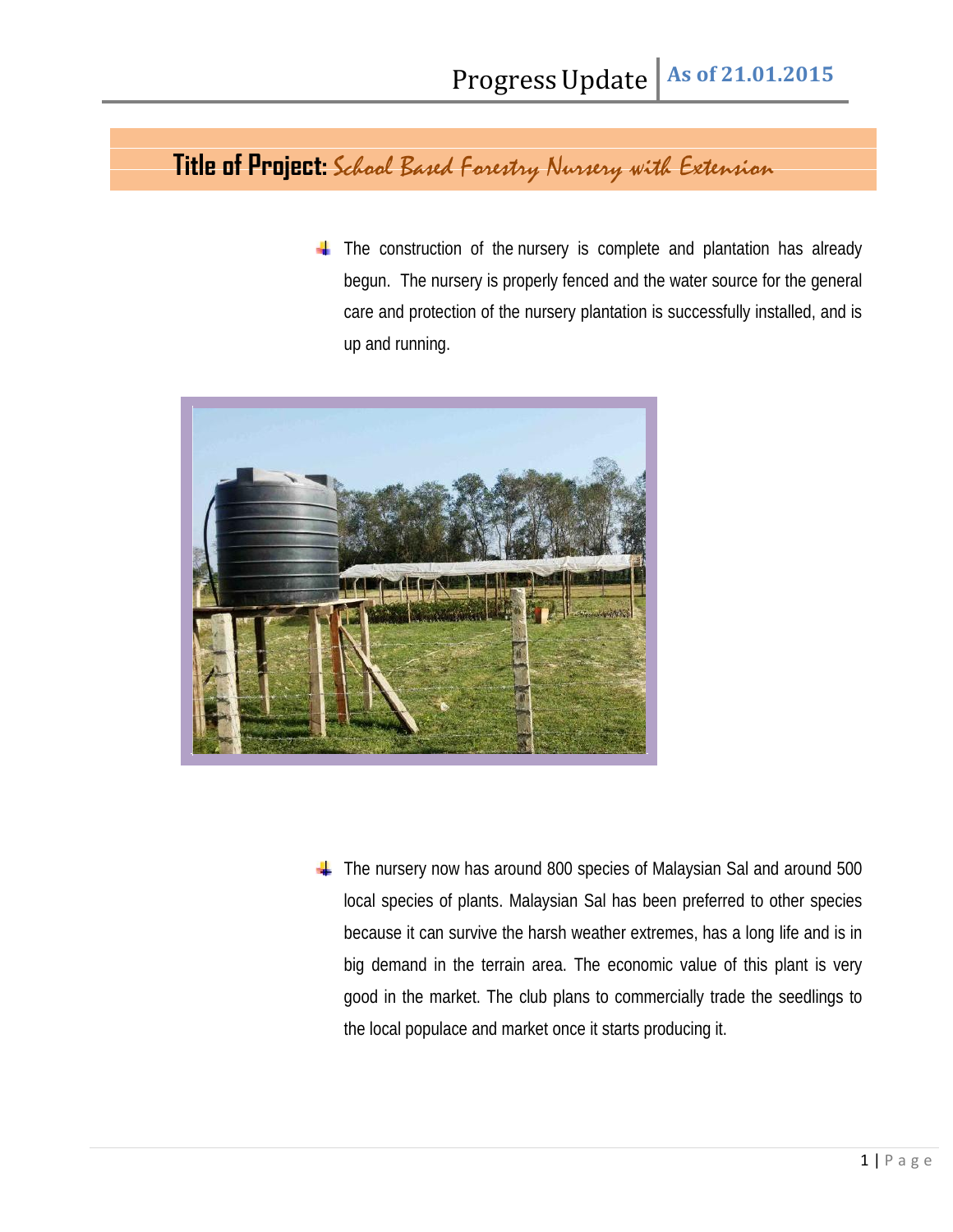Besides the plantation on the nursery land, some 200 trees (Malaysian Sal) have been planted in and around the school environ. The school participated overwhelmingly in this initiative. This event found a good media coverage in the diurnal FMs in the area. The Principal was also interviewed who informed about the project and the plans.



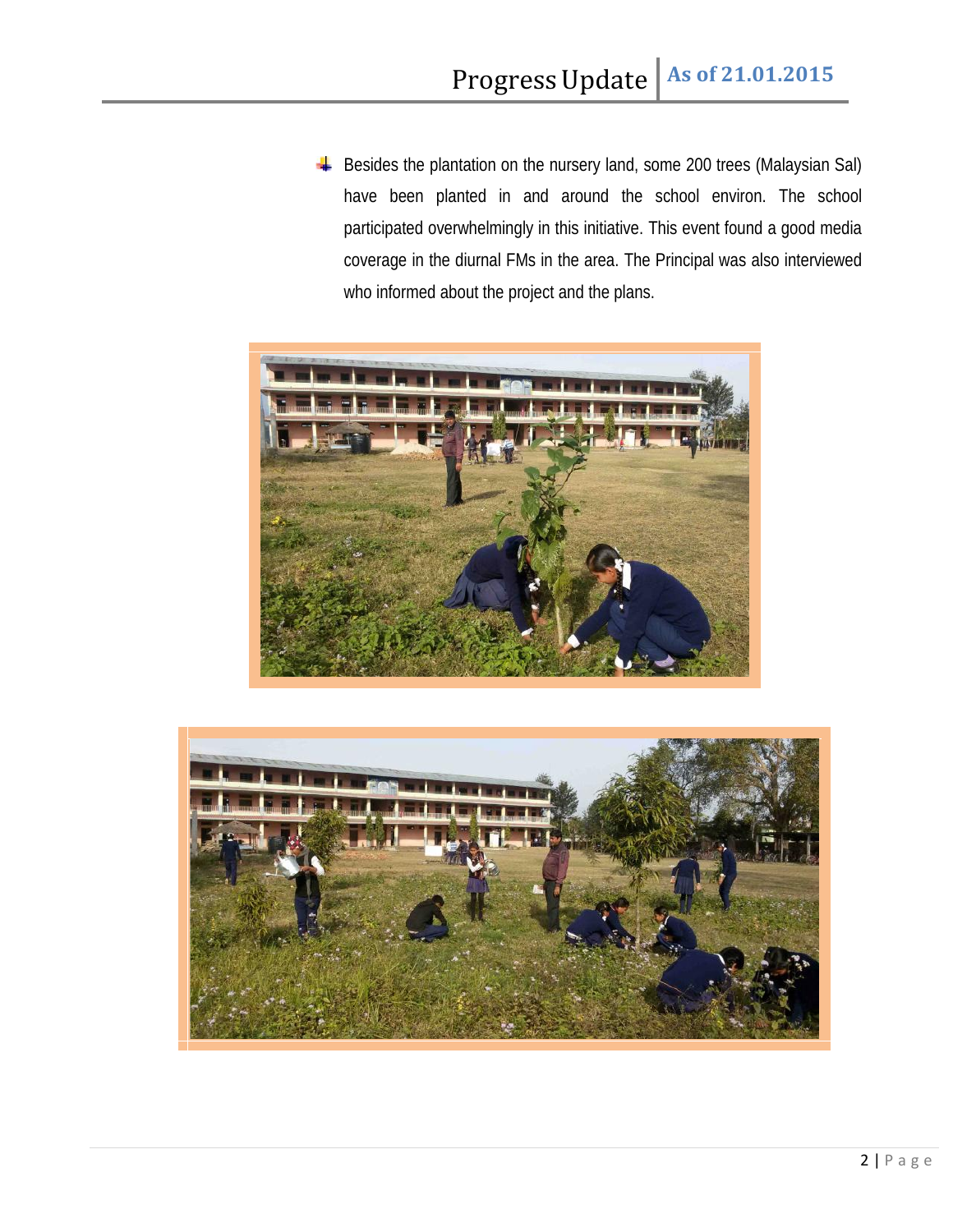**The project signage has been anchored at designated places explaining the** project and the support.



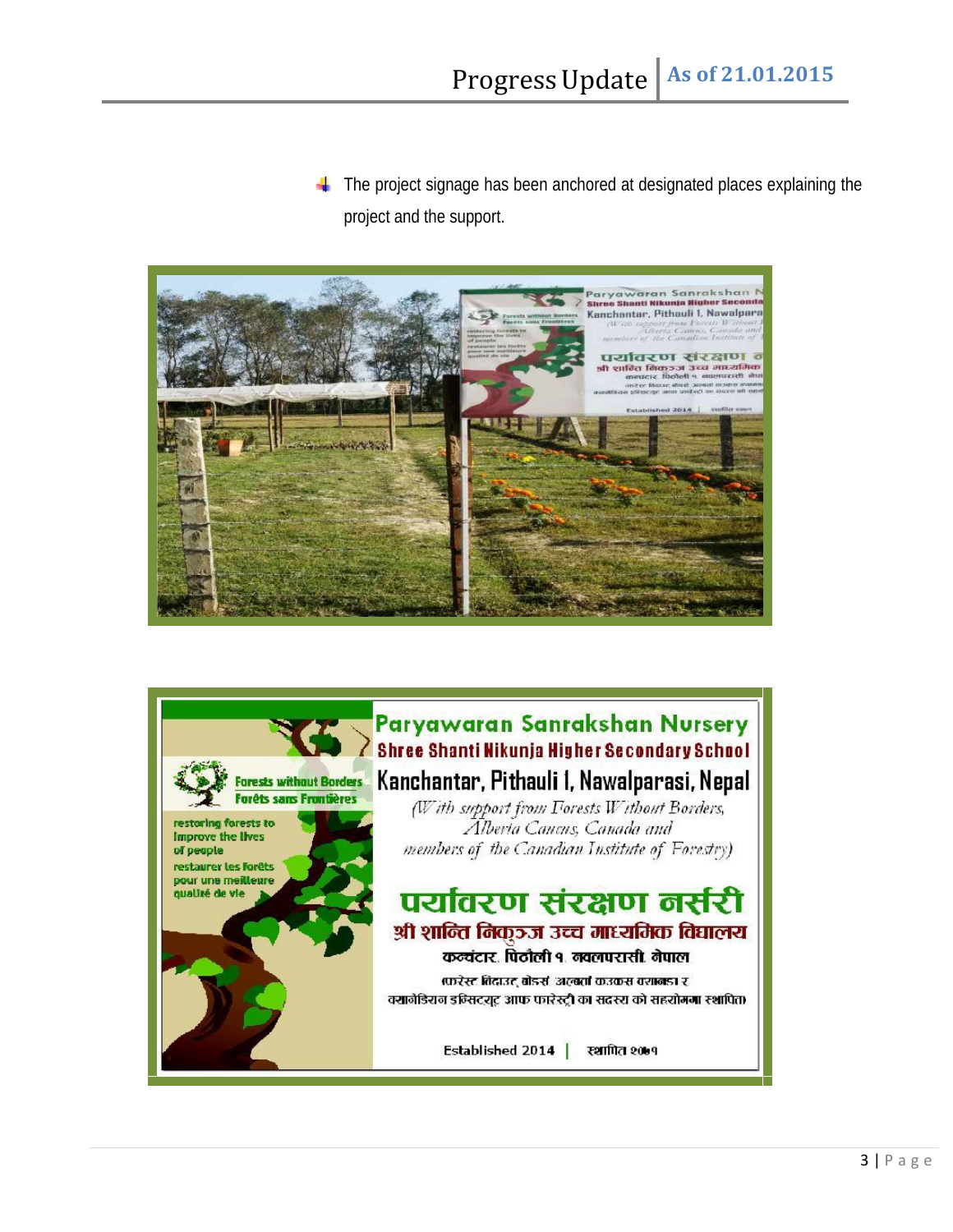$\blacksquare$  The saplings have been distributed to the students for them to plant at their homes. The sapling is baptized by the adopting student and the initiative is appraised as an academic project to be graded by the school. This is to ensure a definitive buy-in and ownership of the adopted plant by the student. The general care and protection of the plant shall be the sole responsibility of the individual and the family members. There has been an overwhelming response to this initiative from the students and interestingly also from the family members who have been informed about the objective and were encouraged to support the project. The school authorities plan to monitor it through physical inspection during their periodic student home visit programs- a routine program of the school as an academic requirement.

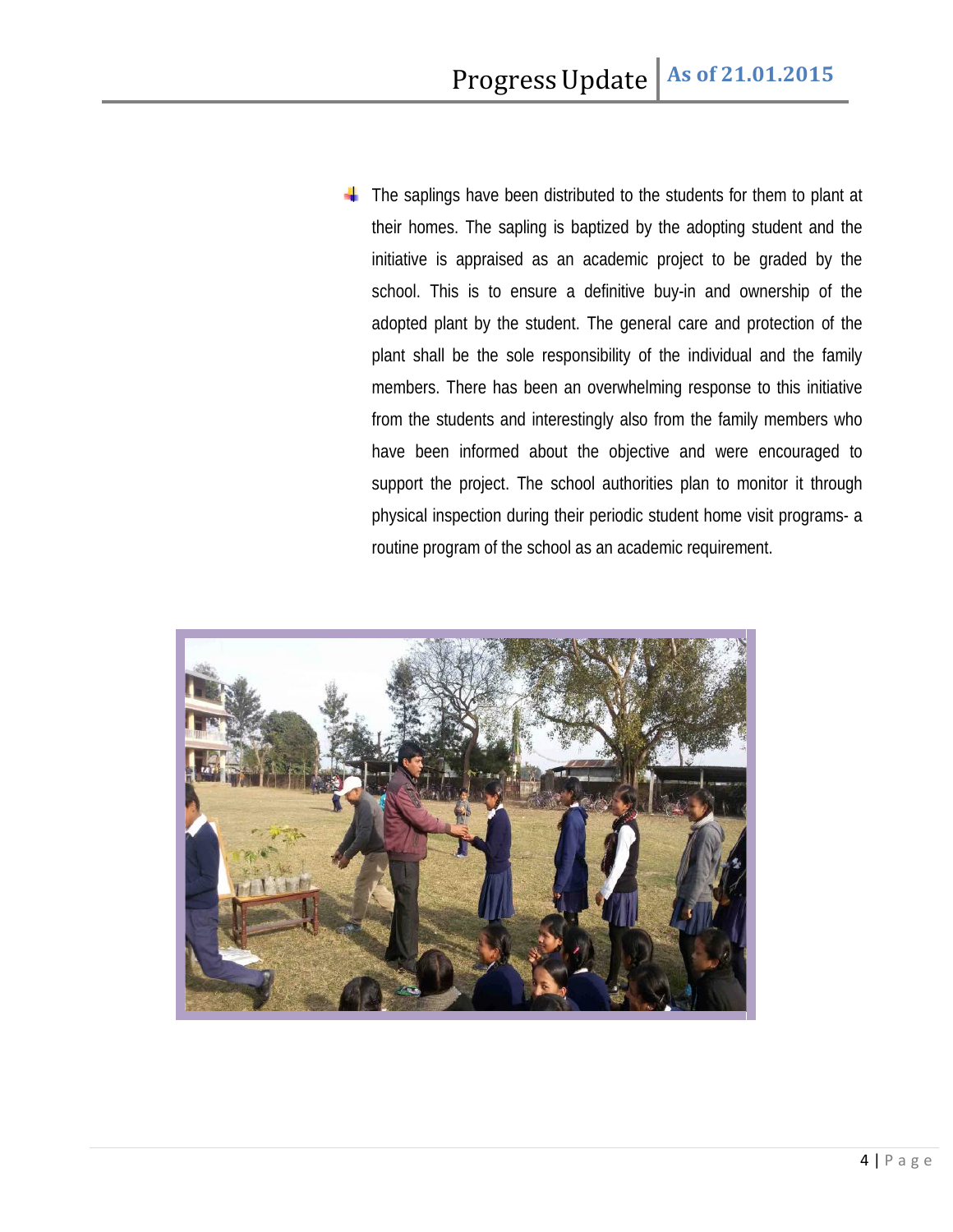**The Environment Teacher has been providing educational training and** knowledge to the club members on a regular basis. This is an ongoing process.



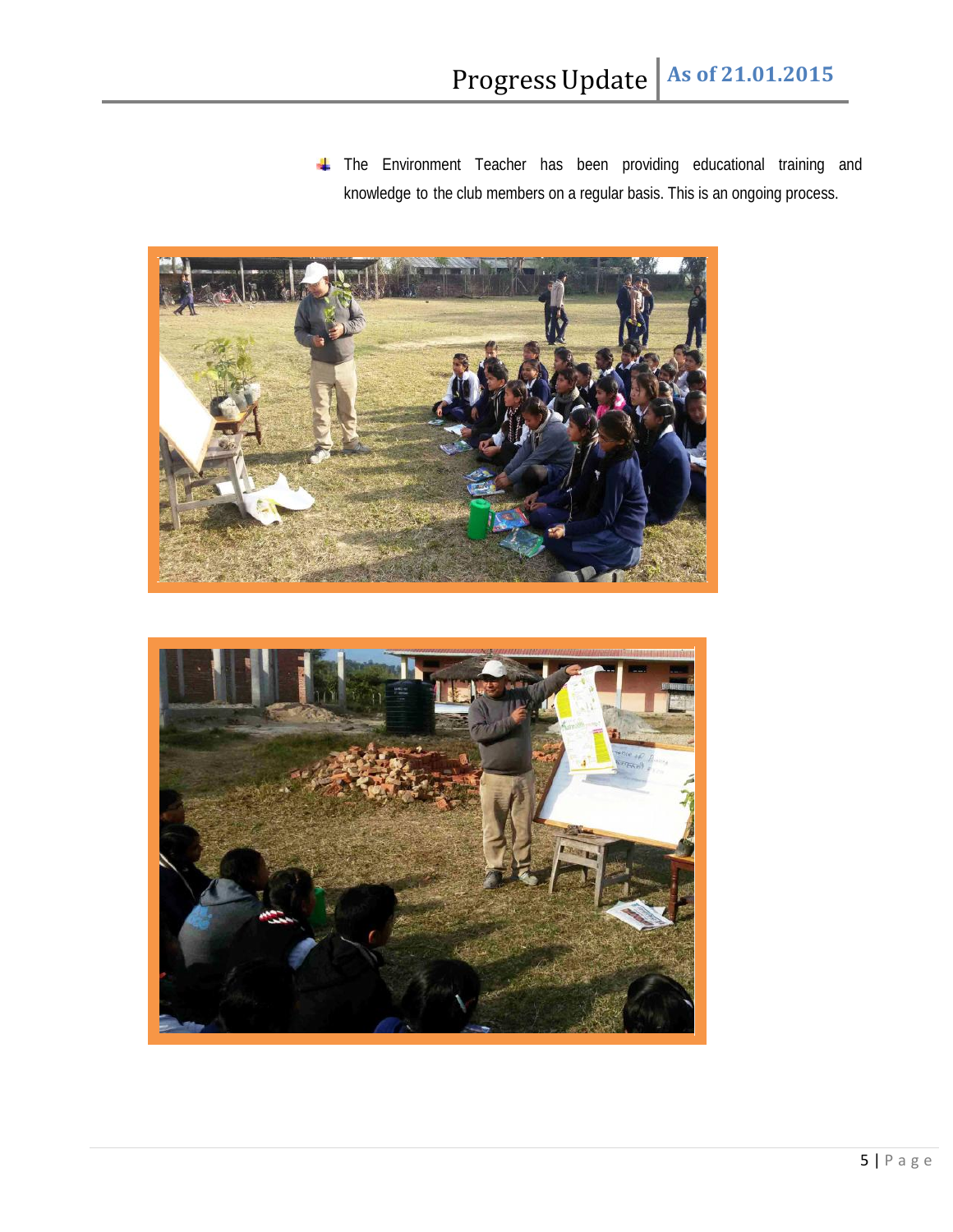With the advice from the District and the Assistant Forestry Officers, the school has been permitted to establish plantation at the nearby communal land. Plantation started at an adjoining area near the Narayani River basin. The club participated in a day long plantation program in the basin as a part of their extension project. An orientation programme was organized by the club and the school committee providing an opportunity for extra income through offering locals and visitors an opportunity to plant trees in remembrance of loved ones, a "make a wish tree", or for recognition of special occasions in the person's life.



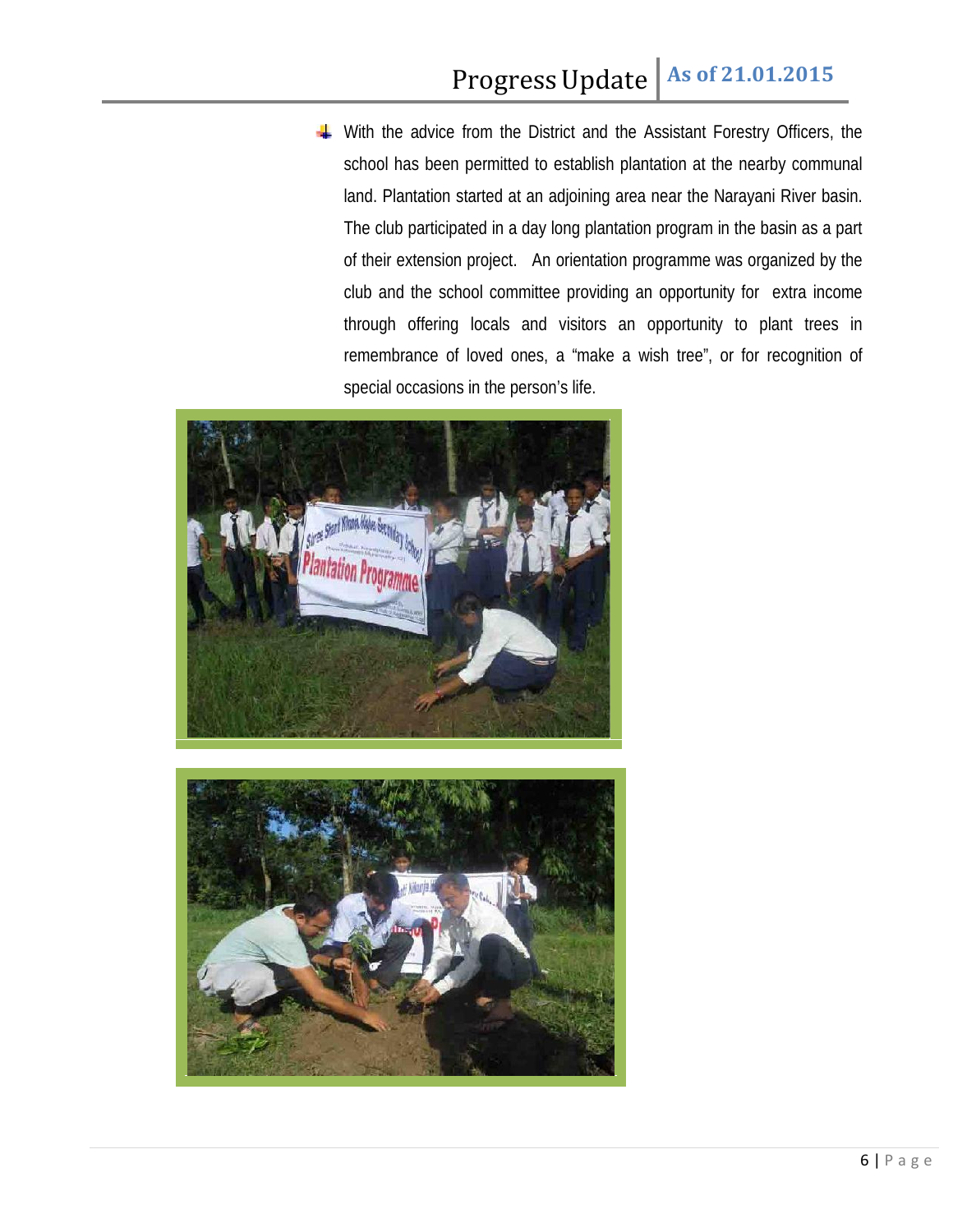- **The Forestry Club, has had held two episodes of consultation meetings with the** Village Development Committee (a locally elected body similar to a town council in Canada) to help identify around 30-40 Pithauli households with high efficiency wood stoves. Efficient wood stoves will decrease wood consumption but more importantly, will relieve pressure on local wood sources. The wood stove component of the Project is believed to serve as an incentive for the local population to take an interest in the Forestry. The VDC has assured the school to provide the list by the last week of January 2015. Parallel to this, the Club members have invited the local ICS trainers in their school premises to explore the techniques and obtain information about the technology and its benefits. AEPC (Alternative Energy Promotion Centre) supported this by connecting the club members to the local ICS trainers.
- $\blacksquare$  The visits by the family members and local population to the nursery have been increasing lately. Most of them have been visiting the nursery for general inquiry. There have been a positive response from the local population in the plantation drive.